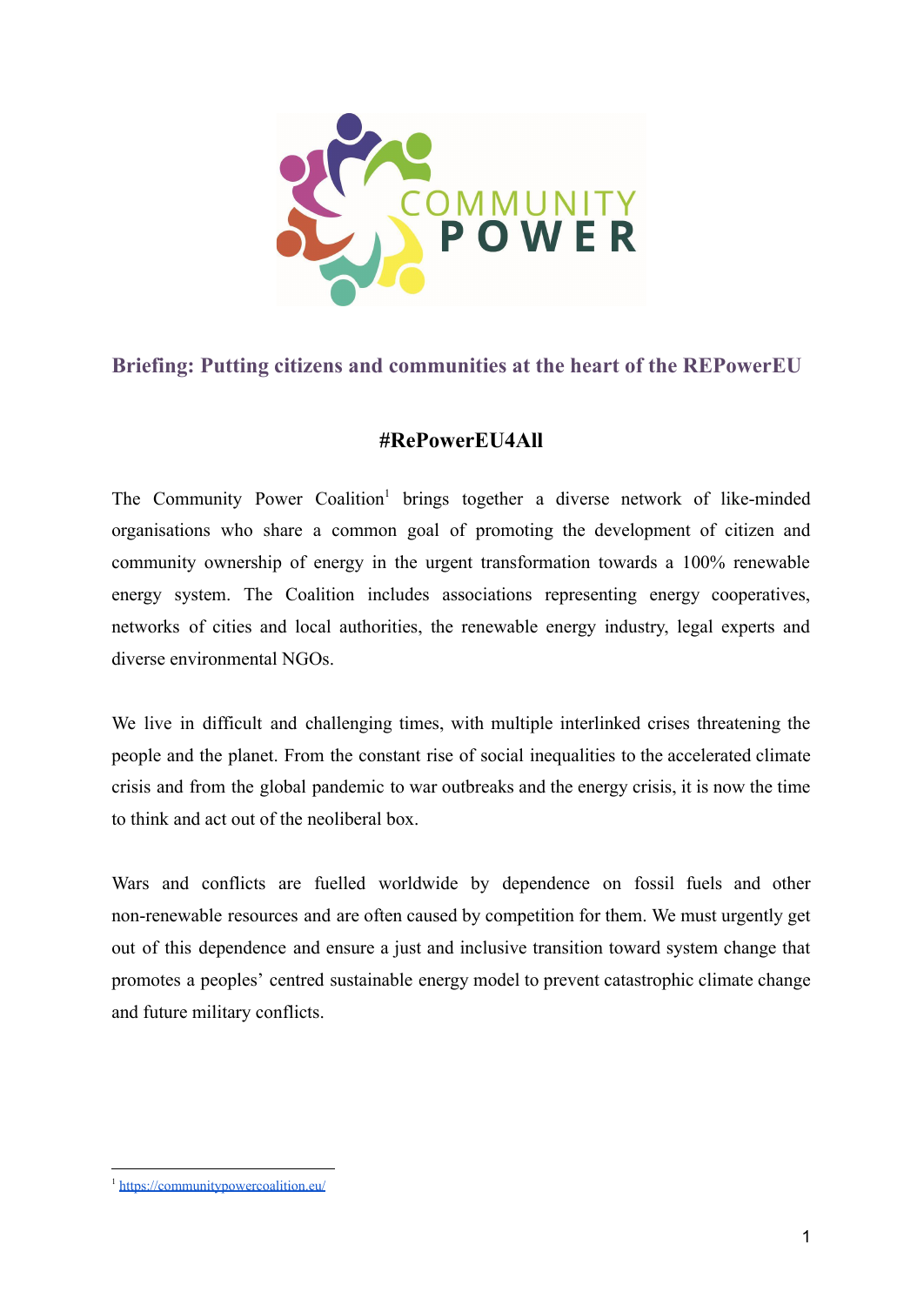#### **Our objectives**

The Community Power Coalition believes in locally and publicly owned energy projects aimed to address local socio-economic needs, based on voluntary and open membership, democratic control, each member's economic participation, and fair and equitable benefit sharing. Community ownership empowers citizens to make decisions about their energy future. Community ownership of renewable energy production maintains benefits from renewables locally by creating jobs, boosting local investment, providing services such as education, encouraging citizens to save energy, and fighting against energy poverty. By driving public acceptance of renewables, energy communities can bring people together to benefit both their societies and the energy system. The potential of energy communities lies not only with production and distribution of renewable energy, but also encourages energy savings, while local ownership enhances security of supply. Market-based approaches alone are proven insufficient to drive a successful energy transition. Renewable energy sources are common goods, and all citizens must have a fair opportunity to take ownership and benefit from participating in the energy transition. Furthermore, the energy transition must be based on fairness and solidarity, where no one is left behind, including vulnerable and energy poor households.

#### **The climate crisis**

The science is clear. According to the latest IPCC report<sup>2</sup>, only a very small window remains to limit global average temperature rise to  $1.5^{\circ}$ C – the target set in the Paris climate agreement – and this requires an end to new fossil fuel infrastructure and the urgent decommissioning of existing fossil fuel facilities. It also shows that the construction of new fossil fuel infrastructure, and even the continued use of existing fossil fuel infrastructure, will make the 1.5ºC target impossible to reach. Governments must begin the rapid phase-out of fossil fuels and accelerate the transition to 100% renewables to stand a chance of limiting warming to 1.5ºC. Overshooting would have devastating impacts, most profoundly on countries in the global South, least responsible and least able to cope and the most vulnerable ones in general.

<sup>2</sup> <https://www.ipcc.ch/report/ar6/wg2/>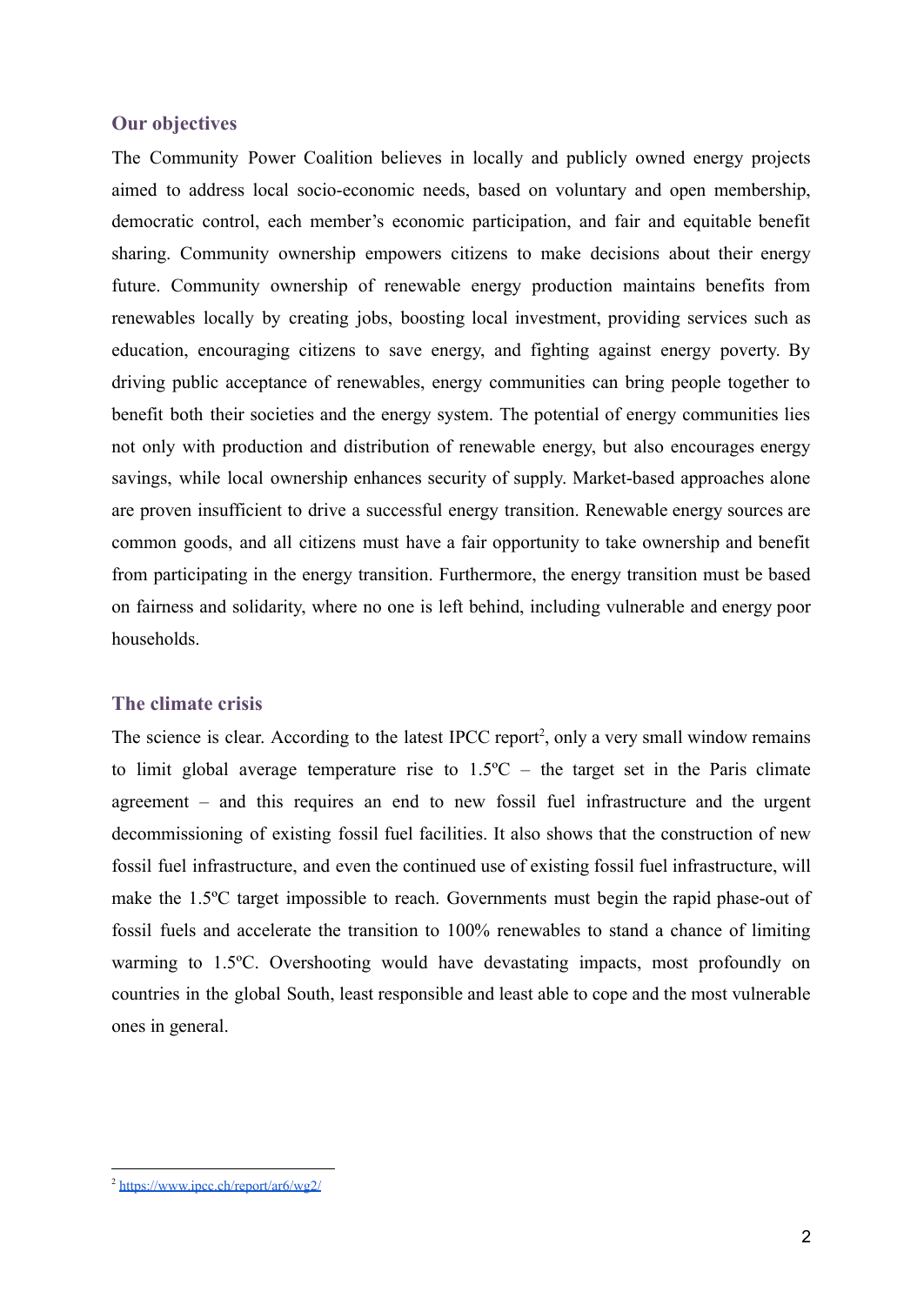### **The energy crisis**

The energy crisis, which is a fossil fuel crisis that pushed prices up across Europe, predates the outbreak of the war in Ukraine.<sup>3</sup> Europe is highly dependent on fossil gas, its market structure does not reflect the actual market price and is vulnerable to speculation, creating an extraordinary situation for citizens. The EU imports 90% of the gas it consumes, with Russia providing around 45% of those imports, in varying levels across Member States. Russia also accounts for around 25% of oil imports and 45% of coal imports, according to the European Commission. The war has served as a catalyst for further price increase, leading many Europeans to further impoverishment, having to choose between paying the rent, warm themselves during winter or bring food on the table. This crisis affects not only vulnerable and low-income, but also middle-income citizens.

We need to drastically change our economy and energy system in a sustainable, just and inclusive direction. This change cannot include expensive and volatile fossil fuels, regardless of their origin. We need an energy strategy based on sustainable and renewable energy sources, that addresses the multiple challenges we face, such as climate change, the energy crisis, social inequalities as well as a potential food crisis.

### **The REPowerEU**

Following the war outbreak in Ukraine, the EU moved ahead with a plan for joint European action for more affordable, secure and sustainable energy, named REPowerEU. The plan seeks to make Europe independent from Russian gas before 2030 by further accelerating the energy transition and increasing the ambition of the Fit-for-55 package.<sup>4</sup> The Commission's plan to increase the resilience of the EU-wide energy system is based on two pillars:

- **1.** Diversifying gas supplies, via higher Liquefied Natural Gas (LNG) and pipeline imports from non-Russian suppliers, and larger volumes of biomethane and renewable hydrogen production and imports;
- **2.** Faster reducing the use of fossil fuels in our homes, buildings, industry, and power system, by boosting energy efficiency, increasing renewables and electrification, and addressing infrastructure bottlenecks.

<sup>3</sup> [https://ec.europa.eu/commission/presscorner/detail/en/IP\\_21\\_5204](https://ec.europa.eu/commission/presscorner/detail/en/IP_21_5204)

<sup>4</sup> <https://www.consilium.europa.eu/en/policies/green-deal/fit-for-55-the-eu-plan-for-a-green-transition/>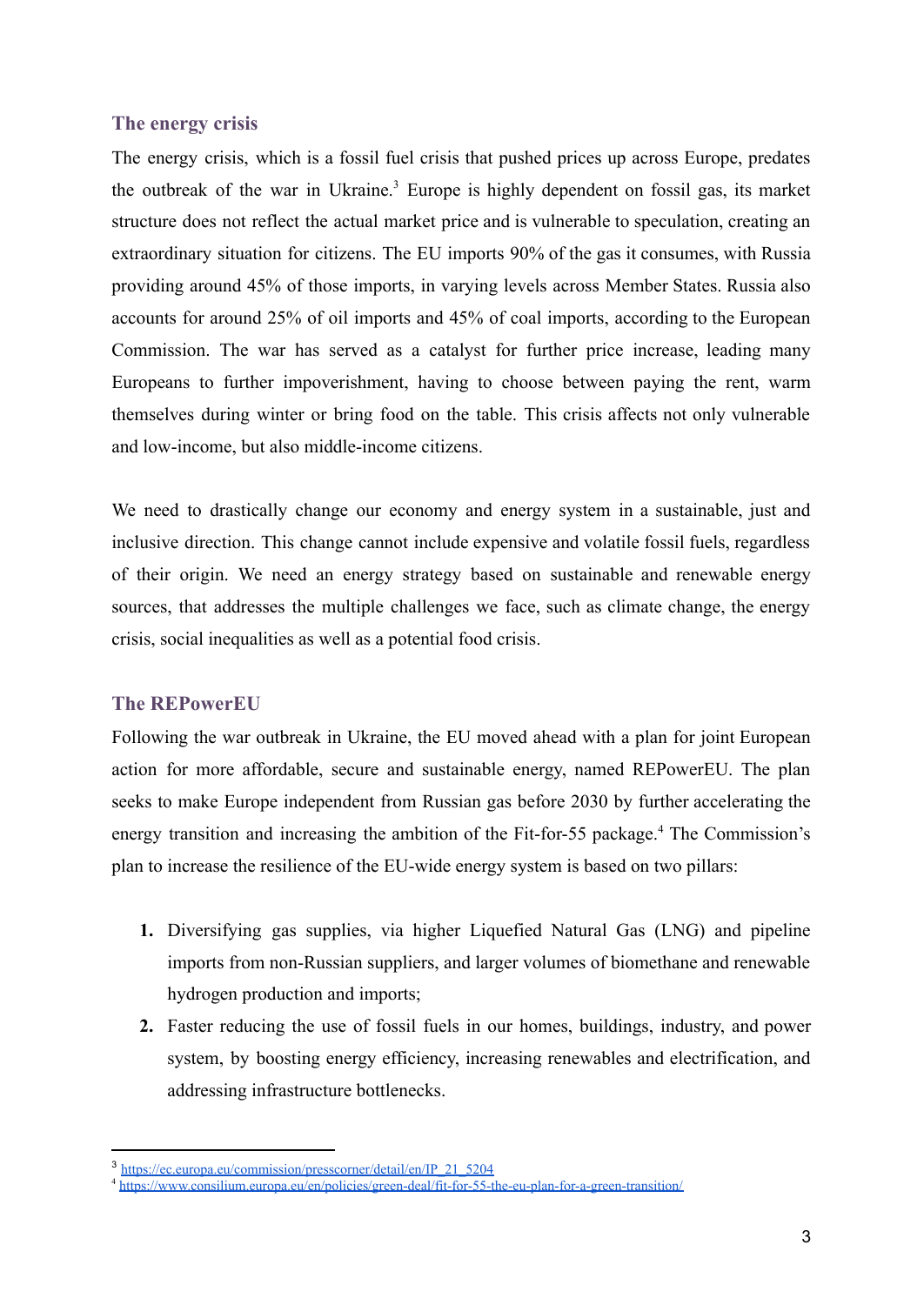**3.** While we welcome the EC's initiatives regarding energy savings/efficiency and renewables deployment, particularly the efforts to minimise administrative barriers for renewables, as well as the electrification of heating and cooling through heat pumps, we deplore the complete lack of reference to citizens' and communities' participation through energy communities in the REPowerEU and their crucial role in transforming the energy system in times of crisis.

Moreover, **diversifying gas supplies with LNG including from the USA cannot be a sustainable solution.** Simply replacing fossil fuels with more fossil fuels will repeat the mistakes of the past and continue to lock us into an energy system which is catastrophic for the climate. By changing gas supplier(s) we do not solve the actual problem as we only prolong fossil fuel dependence. We need to move ahead toward renewable energy and energy efficiency, while empowering citizens and communities to participate in the energy transition. **Hydrogen should not be a fossil gas back-door.** Regarding the hydrogen accelerator, we would like to stress that it should be 100% renewable hydrogen only and be used for hard to abate/electrify sectors only, such as industry - not for households.

### **Our recommendations for REPowerEU & the upcoming EU Solar Strategy**

**RePowerEU should recognize community energy as a key lever.** Fostering renewable community energy is a realistic way of moving away from fossil fuels by accelerating the energy transition in a just, participatory and inclusive way, as well as to tackle real social issues such as energy poverty. In order to boost the creation of new energy communities and a just energy transition, recommend the following:

**1. Full implementation of the Clean Energy Package (CEP) provisions for energy communities:** Member States should fully transpose the provisions related to energy communities in the Renewable Energy Directive (REDII) for Renewable Energy Communities (RECs) and the Internal Electricity Market Directive (IEMD) for Citizen Energy Communities (CECs). Prior to adoption of the enabling framework, Member States should carry out assessments in order to map the barriers and potential at national level.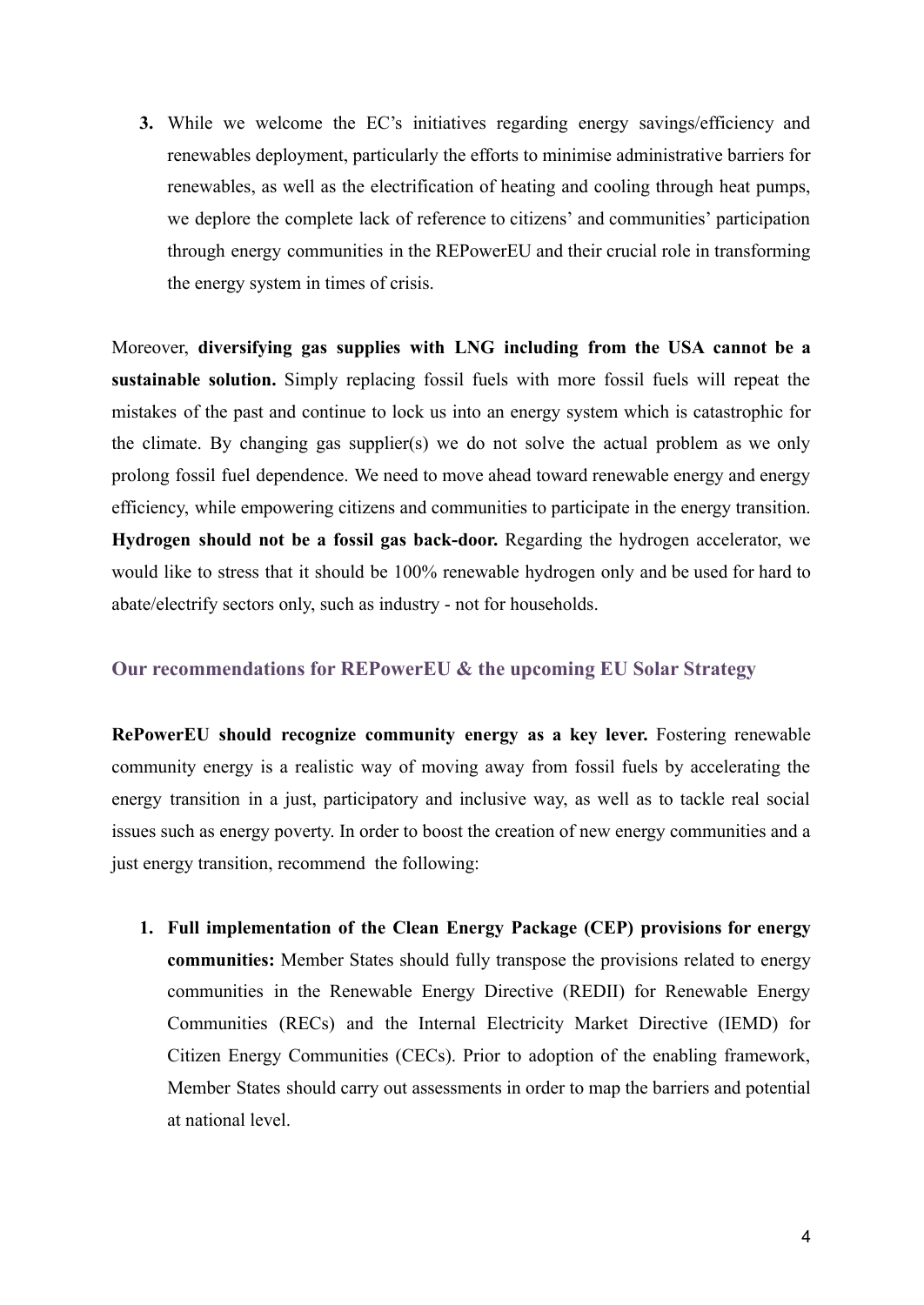- **2. Establishment of national and sub-national objectives for citizen and local community ownership and production of renewables in NECPs as well as at regional and local/municipal level**.
	- Increase EU renewables target to at least 50% by 2030
	- Acceleterate RES deployment by lifting bureaucratic barriers in RES permitting. Faster permitting should be coupled with adequate biodiversity provisions and local community participation. The most efficient strategy to increase the renewables deployment pace is to increase social acceptance through participation and ownership. This is key when it comes to process efficacy and social justice.
	- Set specific national and/or regional and local energy community objectives promoting local ownership of renewables, which should be coupled with a clear allocation of responsibilities and governance criteria, and with an authority designed to follow up and monitor the implementation of the formulated objectives and provisions for energy communities.
- **3. Develop one Renewable Energy Community (REC) per local region in order to support citizens to reduce their energy costs and tackle energy poverty** through energy sharing, net-metering or virtual net-metering schemes. Access to renewables for all, especially vulnerable citizens.
	- Combine self-consumption (such as from solar PV rooftops) with plans for accelerated roll out of heat pumps.
	- Solar rooftop strategy: Provide an adequate framework for solar rooftop installations for power and heating systems.
- **4. Provide dedicated funding for technical support** to renewable energy communities. In order for barriers to be removed for citizens to effectively participate in energy communities, public schemes should be established to provide them with administrative and technical support. The specific barriers faced by energy poor households should be fully assessed, and addressed in those schemes.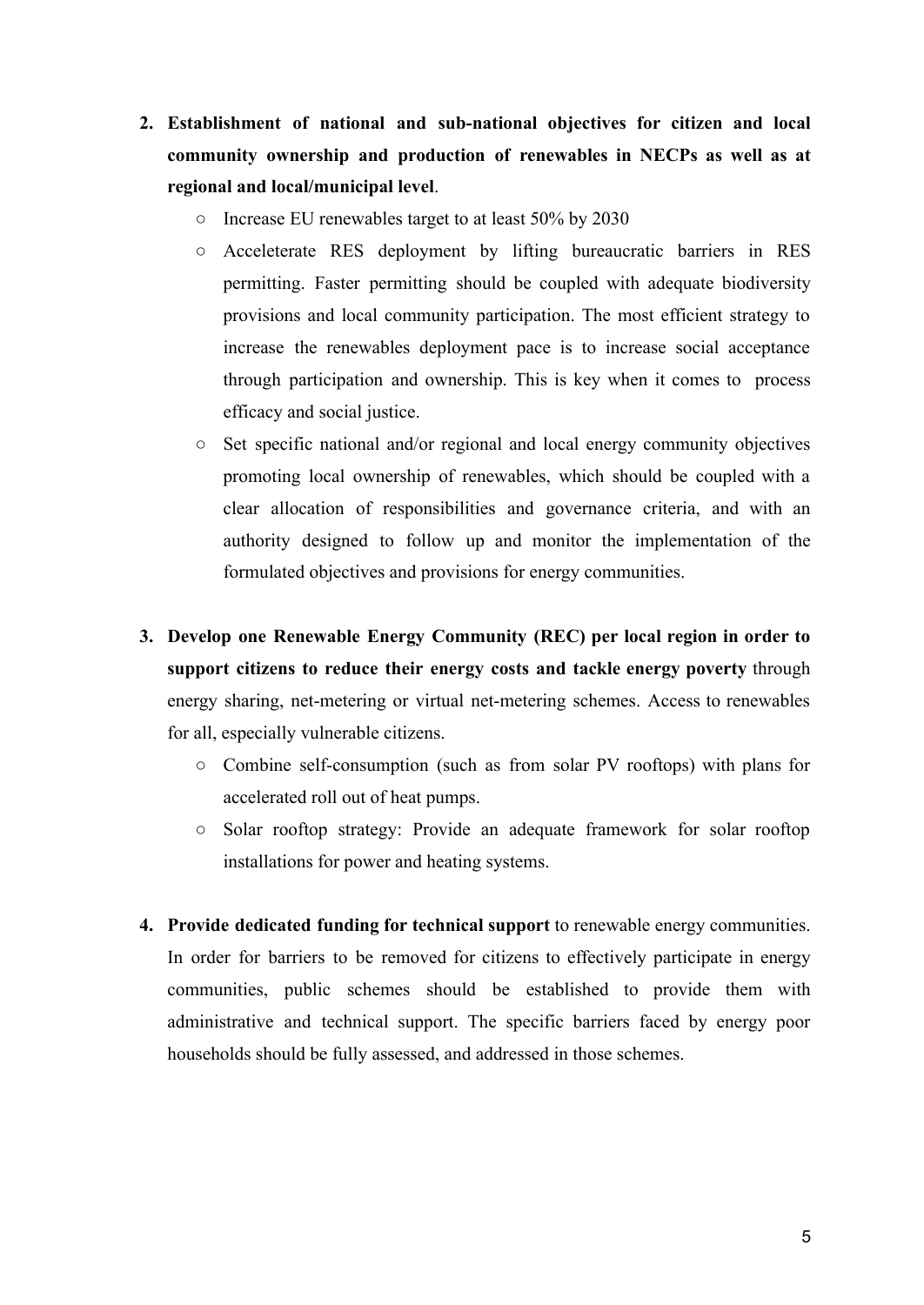**5. Reduce energy demand:** The energy efficiency first principle must guide all actions and measures, in particular for vulnerable households, building renovations, massive heat-pump roll-out, and empower prosumers, especially in urban environments, where most people live. Reducing demand will also require behavioural change at all levels of society, along with long-term structural changes, which should be encouraged through public policies (energy use, transportation, etc.). Through making the link between production and consumption tangible, energy communities can play a crucial role in shifting mindsets.

More precisely, we recommend the Commission to:

- Adopt the definition of vulnerable consumers in favour of the 'low-income, energy poor and vulnerable households' currently in use in the Energy Efficiency Directive in any new energy plan and strategy.
- Propose an EU flagship initiative, without further delay, aiming at an annual growth of at least 5 million building renovations in 2025 to undergo deep renovation.
- Guide Member States to put short term plans to prioritise worst-performing buildings and those occupied by low income, vulnerable and energy poor households and ensure technical assistance through advisory tools such as one-stop-shops at local level.
- Provide a framework to further incentivise energy efficiency measures, through allocating targeted funding, and assess Member States' implementation of the Energy Efficiency First principle for all investment decisions for a just and affordable energy transition away from fossil fuels.
- **6. Assess current market structure** and optimise electricity market design accordingly in order to reflect the actual cost of energy. Current market structure distorts market prices and lends itself to volatility and speculation, hurting citizens, consumers and the transition to a decarbonised energy system.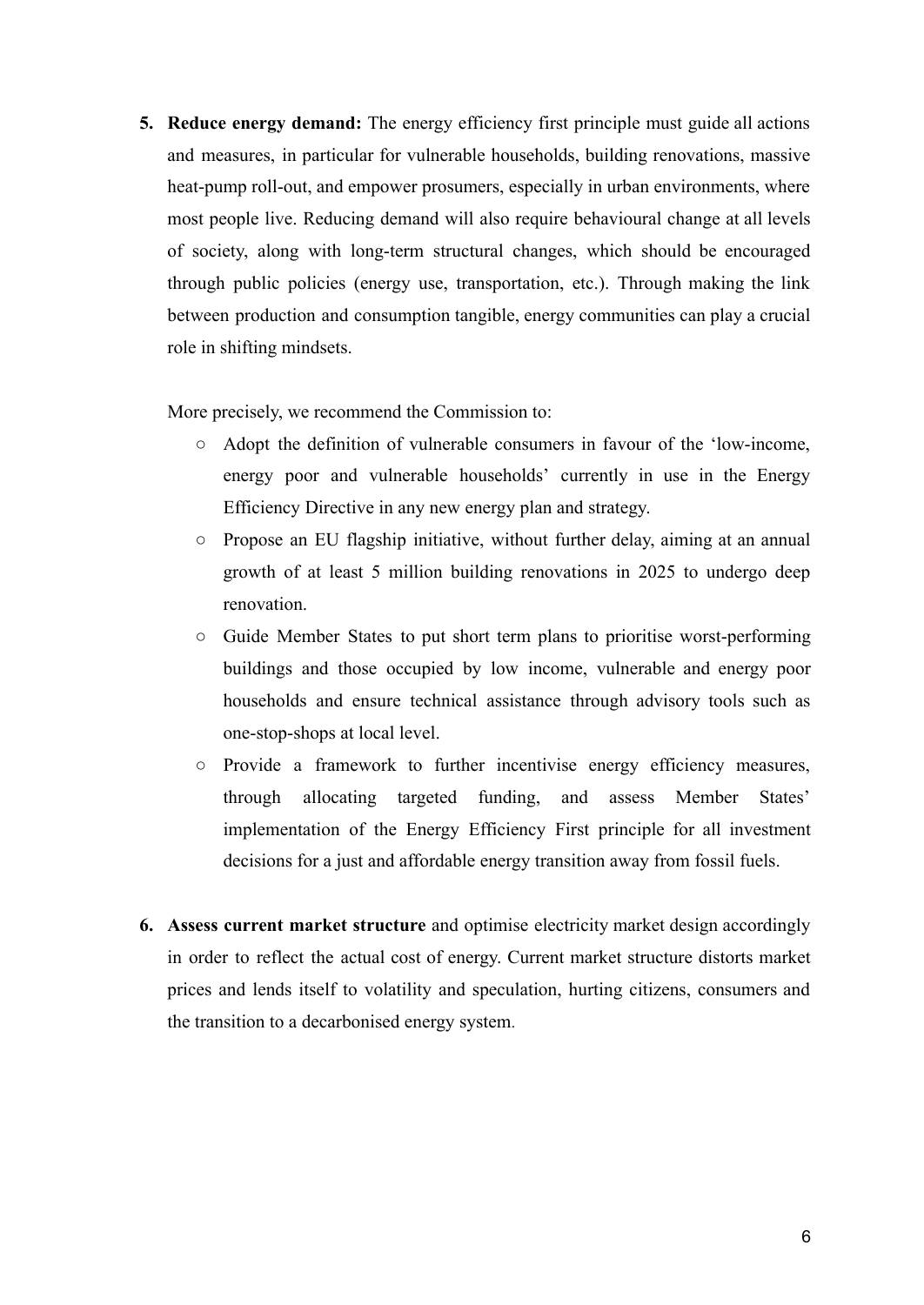- **7. Windfall profits should be taxed and revenue redirected to renewable, energy efficiency and community energy projects and to support citizens, especially the most vulnerable.** According to the REPowerEU communication <sup>5</sup> such fiscal measures on high rents could make available up to EUR 200 billion in 2022.
- **8. Upgrade the grid infrastructure and provide preferential access** to community energy initiatives. **Alternatively,** allocate grid capacity for renewable community energy projects, especially if combined with energy sharing, net-metering or virtual net-metering schemes.
- **9. Withdraw the EU Taxonomy Complementary Delegated Act** providing green label to fossil gas and nuclear investments. In the midst of an energy crisis of such magnitude due to fossil fuels, the EU's sustainable finance strategy in which the EU taxonomy is a cornerstone, must focus on stopping the EU's dependence on fossil fuels in general, and fossil gas in particular. The EU needs to provide a clear signal.
- **10. Do not replicate citizen energy community measures in Gas Market reform proposals.** This would create a risk of abuse by larger commercial market participants. A third definition of energy communities in the legislation also risks creating additional confusion and complexity, and thus delays in transposing energy community provisions.
- **11. The EU needs to assess the enormous potential of community energy. Assign the Joint Research Centre (JRC)** to conduct a research report regarding the community energy potential for quick decarbonization of the EU, with 2025 and 2030 as benchmarks.

<sup>5</sup> [https://ec.europa.eu/commission/presscorner/detail/en/ip\\_22\\_1511](https://ec.europa.eu/commission/presscorner/detail/en/ip_22_1511)